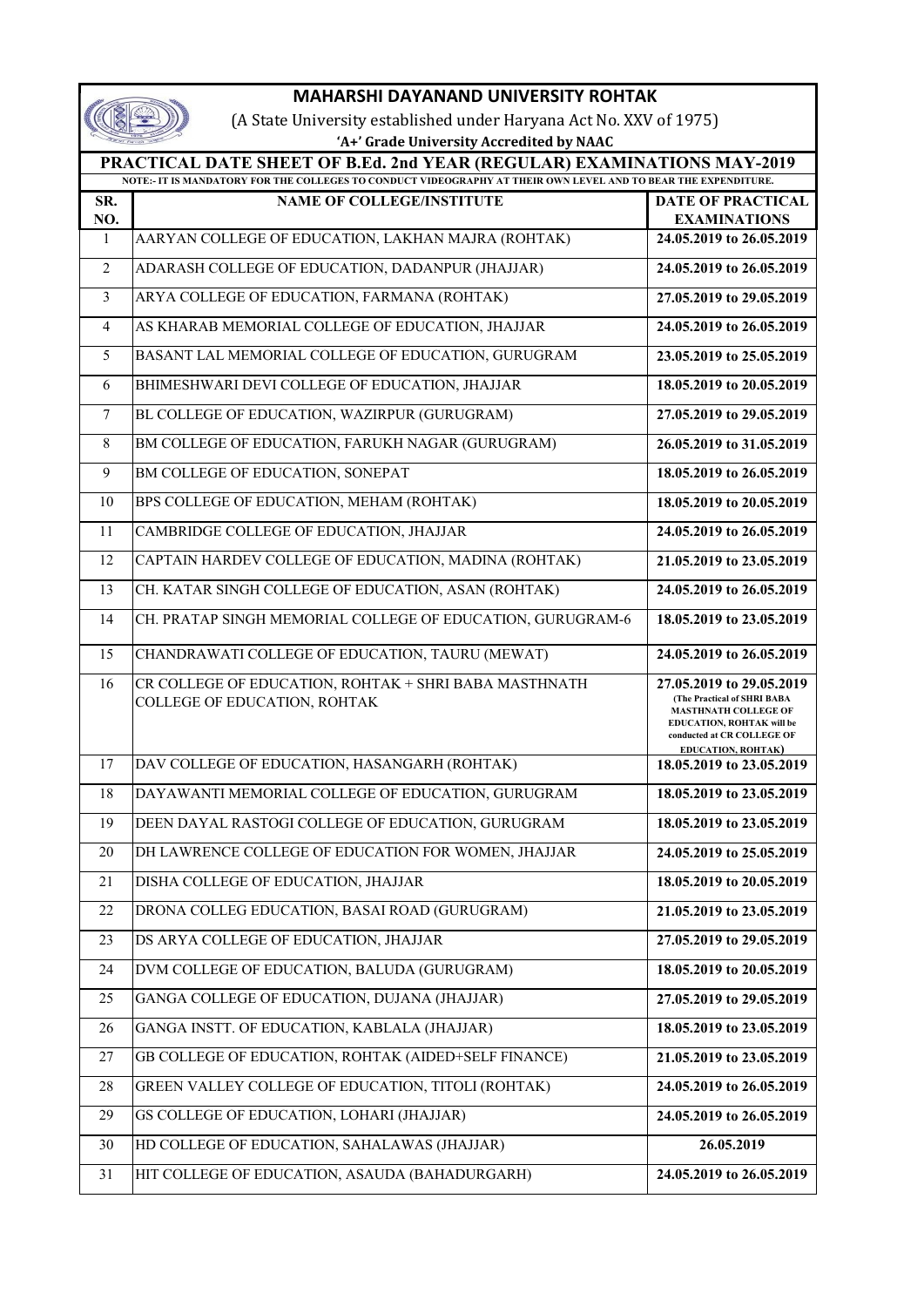| SR.<br>NO. | <b>NAME OF COLLEGE/INSTITUTE</b>                                      | <b>DATE OF PRACTICAL</b><br><b>EXAMINATIONS</b> |
|------------|-----------------------------------------------------------------------|-------------------------------------------------|
| 32         | INDERPRASTH COLLEGE OF EDUCATION, ROHTAK                              | 21.05.2019 to 23.05.2019                        |
| 33         | INDUS COLLEGE OF EDUCATION, ROHTAK                                    | 18.05.2019 to 20.05.2019                        |
| 34         | IP COLLEGE OF EDUCATION, JASIA (ROHTAK)                               | 18.05.2019 to 23.05.2019                        |
| 35         | IPJ COLLEGE OF EDUCATION, ISMAILA (ROHTAK)                            | 24.05.2019 to 26.05.2019                        |
| 36         | IPS COLLEGE OF EDUCATION RESEARCH & TECHNOLOGY, ROHTAK                | 29.05.2019 to 30.05.2019                        |
| 37         | JHANKAR COLLEGE OF EDUCATION, GURUGRAM                                | 21.05.2019 to 22.05.2019                        |
| 38         | JINDAL COLLEGE OF EDUCATION, GURUGRAM                                 | 21.05.2019 to 23.05.2019                        |
| 39         | JR KISAN COLLEGE OF EDUCATION, ROHTAK                                 | 18.05.2019 to 20.05.2019                        |
| 40         | KIIT COLLEGE OF EDUCATION, GURUGRAM                                   | 27.05.2019 to 28.05.2019                        |
| 41         | KIRORIMAL COLLEGE OF EDUCATION, KHEWRA, SONEPAT                       | 18.05.2019 to 23.05.2019                        |
| 42         | KISAN COLLEGE OF EDUCATION, MEHAM                                     | 18.05.2019 to 23.05.2019                        |
| 43         | KVM COLLEGE OF EDUCATION, ROHTAK                                      | 18.05.2019 to 23.05.2019                        |
| 44         | LAL BAHADUR SHASTRI COLLEGE OF EDUCATION, GURUGRAM                    | 24.05.2019 to 26.05.2019                        |
| 45         | LAXMI COLLEGE OF EDUCATION, KASAN (GURUGRAM)                          | 21.05.2019 to 23.05.2019                        |
| 46         | LAXMI COLLEGE OF EDUCATION, RATHIWAS (GURUGRAM)                       | 18.05.2019 to 20.05.2019                        |
| 47         | LORD KRISHANA COLLEGE OF EDUCATION, GURUGRAM                          | 18.05.2019 to 23.05.2019                        |
| 48         | LORD SHIVA COLLEGE OF EDUCATION, LAHLI (ROHTAK)                       | 24.05.2019 to 29.05.2019                        |
| 49         | LT. MAHIPAT SINGH COLLEGE OF EDUCATION, JHAJJAR                       | 18.05.2019 to 23.05.2019                        |
| 50         | MAA GANGA COLLEGE OF EDUCATION, DUJANA                                | 24.05.2019 to 26.05.2019                        |
| 51         | MAA SARASWATI TEACHER TRAINING, MAKDOLA (GURUGRAM)                    | 21.05.2019 to 23.05.2019                        |
| 52         | MAJOR BIHARI LAL MEMORIAL COLLEGE OF EDUCATION, GURUGRAM              | 21.05.2019 to 23.05.2019                        |
| 53         | MD COLLEGE OF EDUCATION, SARAI AURANGABAD (B/GARH)                    | 18.05.2019 to 23.05.2019                        |
| 54         | MODERN COLLEGE OF EDUCATION, BAHADURGARH                              | 24.05.2019 to 26.05.2019                        |
| 55         | MR COLLEGE OF EDUCATION, HASANPUR (JHAJJAR)                           | 21.05.2019 to 23.05.2019                        |
| 56         | MR NAUHNTY COLLEGE OF EDUCATION, JHAJJAR                              | 18.05.2019 to 20.05.2019                        |
| 57         | MRDAV COLLEGE OF EDUCATION, ROHTAK                                    | 27.05.2019 to 29.05.2019                        |
| 58         | MT COLLEGE OF EDUCATION, KHARHAR (JHAJJAR)                            | 27.05.2019 to 29.05.2019                        |
| 59         | NARAINA COLLEGE OF EDUCATION, KUTANA (ROHTAK)                         | 21.05.2019 to 23.05.2019                        |
| 60         | NETAJI SUBHASH COLLEGE OF EDUCATION, JHAJJAR                          | 24.05.2019 to 26.05.2019                        |
| 61         | OXFORD COLLEGE OF EDUCATION, KHURANPUR (GURUGRAM)                     | 24.05.2019 to 26.05.2019                        |
| 62         | PARAMOUNT COLLEGE OF EDUCATION, CHUCHAKWAS (JHAJJAR)                  | 21.05.2019 to 23.05.2019                        |
| 63         | PATAUDI COLLEGE OF EDUCATION, PATAUDI                                 | 18.05.2019 to 23.05.2019                        |
| 64         | PRAGYA COLLEGE OF EDUCATION, JHAJJAR                                  | 18.05.2019 to 23.05.2019                        |
| 65         | PUJYA SWAMI, VIVEKANAND COLLEGE OF EDUCATION, JHANGIRPUR<br>(JHAJJAR) | 18.05.2019 to 20.05.2019                        |
| 66         | RAJ COLLEGE OF EDUCATION, ROHTAK                                      | 18.05.2019 to 20.05.2019                        |
| 67         | RAMA KRISHNA COLLEGE OF EDUCATION, CHANDI (ROHTAK)                    | 24.05.2019 to 26.05.2019                        |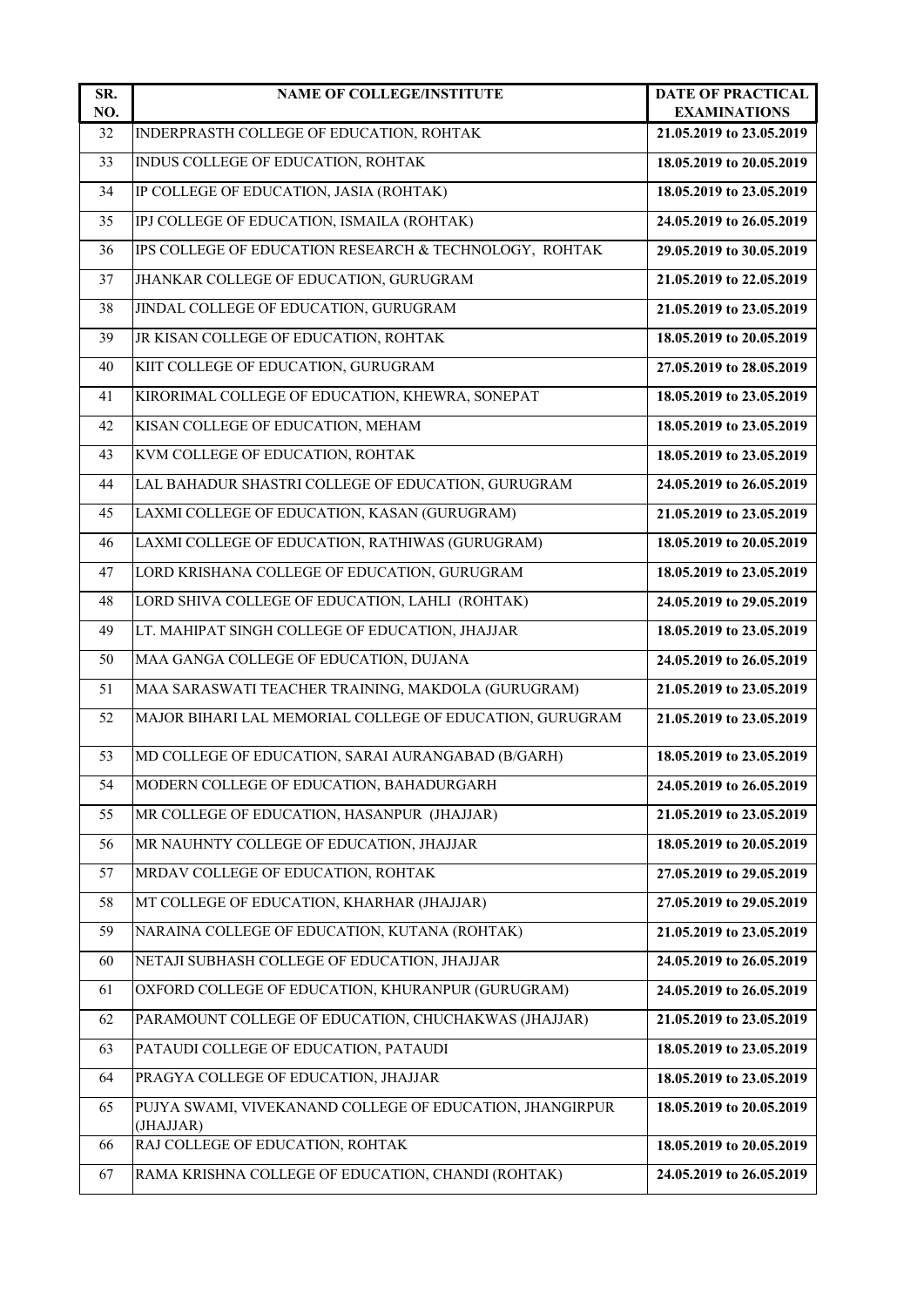| SR.<br>NO. | <b>NAME OF COLLEGE/INSTITUTE</b>                                             | <b>DATE OF PRACTICAL</b><br><b>EXAMINATIONS</b>                                                                                                               |
|------------|------------------------------------------------------------------------------|---------------------------------------------------------------------------------------------------------------------------------------------------------------|
| 68         | RANJIT SINGH MEMORIAL COLLEGE OF EDUCATION, CHHARA (JHAJJAR)                 | 27.05.2019 to 29.05.2019                                                                                                                                      |
| 69         | RAO ADAL SINGH COLLEGE OF EDUCATION, MEWAT (GURUGRAM)                        | 27.05.2019 to 29.05.2019                                                                                                                                      |
| 70         | RAO DALIP SINGH COLLEGE OF EDUCATION, GURUGRAM                               | 21.05.2019 to 23.05.2019                                                                                                                                      |
| 71         | RAO MOHAR SINGH COLLEGE OF EDUCATION, JATUALI PATAUDI<br>(GURUGRAM)          | 24.05.2019 to 26.05.2019                                                                                                                                      |
| 72         | RAO MOHAR SINGH COLLEGE OF EDUCATION, SEC-73, BAHARAMPUR<br>(GURUGRAM)       | 18.05.2019 to 23.05.2019                                                                                                                                      |
| 73         | RAO NEKI RAM COLLEGE OF EDUCATION, GURUGRAM                                  | 18.05.2019 to 20.05.2019                                                                                                                                      |
| 74         | RAO NIHAL SINGH COLLEGE OF EDUCATION, JHAJJAR                                | 24.05.2019 to 26.05.2019                                                                                                                                      |
| 75         | RAO RAM SINGH COLLEGE OF EDUCATION, GURUGRAM                                 | 27.05.2019 to 28.05.2019                                                                                                                                      |
| 76         | RAO UDMI RAM MEMORIAL COLLEGE OF EDUCATION, GURUGRAM                         | 24.05.2019 to 26.05.2019                                                                                                                                      |
| 77         | RASHTRIYA COLLEGE OF EDUCATION, ROHTAK+SAINI COLLEGE OF<br>EDUCATION, ROHTAK | 24.05.2019 to 26.05.2019<br>(The Practical of SAINI COLLEGE OF<br><b>EDUCATION, ROHTAK will be</b><br>conducted at RASHTRIYA COLLEGE<br>OF EDUCATION, ROHTAK) |
| 78         | RASHTRIYA VIDHAYA COLLEGE OF EDUCATION, GURUGRAM                             | 24.05.2019 to 26.05.2019                                                                                                                                      |
| 79         | RAVINDRA BHARTI COLLEGE OF EDUCATION, JHAJJAR                                | 26.05.2019 to 27.05.2019                                                                                                                                      |
| 80         | RD COLLEGE OF EDUCATION, ATAIL (ROHTAK)                                      | 24.05.2019 to 25.05.2019                                                                                                                                      |
| 81         | RK COLLEGE OF EDUCATION, BHORA KALAN (GURUGRAM)                              | 24.05.2019 to 26.05.2019                                                                                                                                      |
| 82         | RK COLLEGE OF EDUCATION, HUMAYUPUR (ROHTAK)                                  | 24.05.2019 to 26.05.2019                                                                                                                                      |
| 83         | RLS COLLEGE OF EDUCATION, SIDHRAWALI (GURUGRAM)                              | 21.05.2019 to 23.05.2019                                                                                                                                      |
| 84         | ROYAL INSTT. COLLEGE OF EDUCATION, GURUGRAM                                  | 27.05.2019 to 29.05.2019                                                                                                                                      |
| 85         | SANSKRITI COLLEGE OF EDUCATION, ROHTAK                                       | 27.05.2019 to 29.05.2019                                                                                                                                      |
| 86         | SARASWATI COLLEGE OF EDUCATION , SHORA KOTHI ROHTAK                          | 24.05.2019 to 26.05.2019                                                                                                                                      |
| 87         | SARASWATI VIDHA MANDIR COLLEGE OF EDUCATION, FIROZPUR<br>ZIRKHA (MEWAT)      | 24.05.2019 to 26.05.2019                                                                                                                                      |
| 88         | SARASWATI VIDYA MANDIR COLLEGE OF EDUCATION, ROHTAK                          | 18.05.2019 to 23.05.2019                                                                                                                                      |
| 89         | SARDAR PATEL COLLEGE OF EDUCATION, FARUKH NAGAR (GURUGRAM)                   | 24.05.2019 to 26.05.2019                                                                                                                                      |
| 90         | SARVODYA COLLEGE OF EDUCATION, KHANPUR KHURD (JHAJJAR)                       | 24.05.2019 to 25.05.2019                                                                                                                                      |
| 91         | SAT PRIYA COLLEGE OF EDUCATION, ROHTAK                                       | 21.05.2019 to 23.05.2019                                                                                                                                      |
| 92         | SD COLLEGE OF EDUCATION, GURUGRAM                                            | 21.05.2019 to 23.05.2019                                                                                                                                      |
| 93         | SD MEMORIAL COLLEGE OF EDUCATION, JHAJJAR                                    | 27.05.2019                                                                                                                                                    |
| 94         | SHEETLA COLLEGE OF EDUCATION, LAKHAN MAJRA (ROHTAK)                          | 21.05.2019 to 23.05.2019                                                                                                                                      |
| 95         | SHRI BALAJI COLLEGE OF EDUCATION, SAMPLA                                     | 18.05.2019 to 20.05.2019                                                                                                                                      |
| 96         | SHRI RAM COLLEGE OF EDUCATION, BHORA KALAN (GURUGRAM)                        | 18.05.2019 to 20.05.2019                                                                                                                                      |
| 97         | SHRI SAI BABA COLLEGE OF EDUCATION, JHAJJAR                                  | 24.05.2019 to 26.05.2019                                                                                                                                      |
| 98         | SHRI SHANTI SAGAR JAIN COLLEGE OF EDUCATION, GURUGRAM                        | 30.05.2019                                                                                                                                                    |
| 99         | SHRI SHIV CHETENYA COLLEGE OF EDUCATION, GURUGRAM                            | 27.05.2019 to 29.05.2019                                                                                                                                      |
| 100        | SJK COLLEGE OF EDUCATION, KALANAUR (ROHTAK)                                  | 26.05.2019                                                                                                                                                    |
| 101        | SR COLLEGE OF EDUCATION, KHERI SADH (ROHTAK)                                 | 24.05.2019 to 26.05.2019                                                                                                                                      |